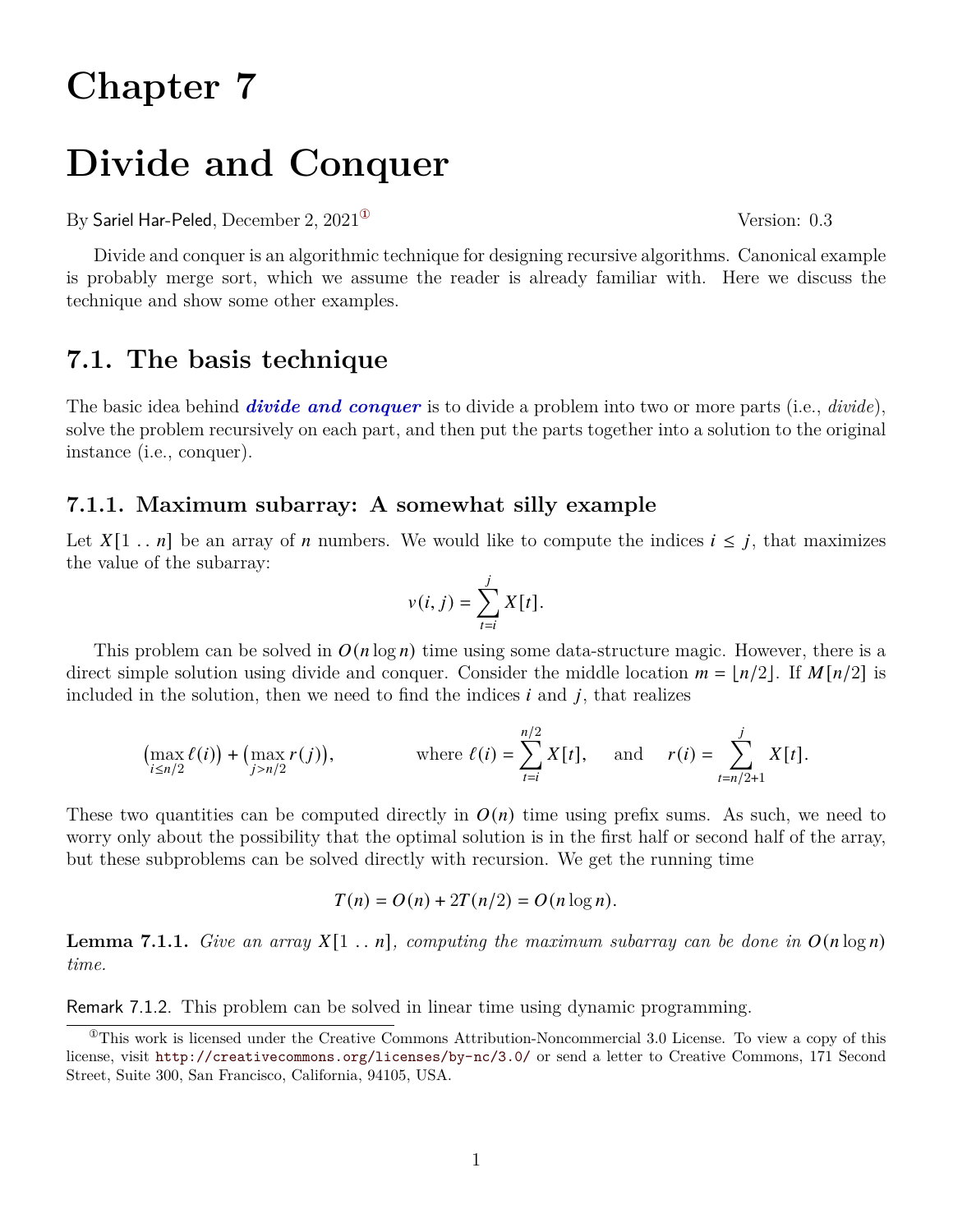#### **7.1.2. Merge sort**

Let  $X[1 \tcdot n]$  be array of *n* distinct numbers. If  $n \le 1$  then there is nothing to do (always a welcome news). Otherwise, MergeSort computes

$$
m=\lfloor n/2\rfloor\,,
$$

and breaks the array into two parts

$$
X[1..m]
$$
 and  $X[m+1..n]$ .

It sorts each one of them recursively. Next, it takes the two sorted arrays and merge them into a new sorted array  $Y$  – this can be done in linear time by, well, merging the two sorted arrays. Then Y can be returned (or copied back to  $X$ ).

Some implementations of MergeSort use a more complicated algorithm that does the merge of the arrays in place, avoiding the use of the helper array  $Y$ .

The running time follows the standard recurrence

$$
T(n) = O(n) + 2T(\lceil n/2 \rceil),
$$

and its solution is  $O(n \log n)$ .

#### **7.1.3. Counting inversions**

Given an array  $B[1 \tcdot n]$  consider the problem of computing the number of swaps bubble sort would perform sorting  $\bm{B}$ . As a reminder, bubble sort swap only two adjacent numbers if they are in the wrong order. Formally, the *number of inversions* of **B** is the number of pairs  $i < j$  such that  $B[i] > B[j]$ . Let  $\sigma(i)$  be the location of  $B[i]$  in the sorted array. Consider the segment Consider connecting the point  $(0, i)$  to the point  $(1, \sigma(i))$  by an x-monotone curve, such that no three curves intersect in a point. The number of inversions is *exactly* the number of intersection points of curves (known, somewhat confusingly, as vertices of the arrangement of curves).

A natural approach to counting the inversions, is to use the rupture and triumph<sup> $@$ </sup> technique. Here, one count the number of inversions in  $B[1 \tcdot n/2]$  and  $B[n/2+1 \tcdot n]$  recursively – doing this, one might as well sort these two subarrays, and let  $C[1 \tbinom{n}{2}]$  and  $C[n/2 + 1 \tbinom{n}{2}]$  denote the two subarrays after these two parts were sorted/counted. Now, one counts the inversions in  $C$  – this can be done using similar ideas to merge in merge sort.

**Exercise 7.1.3.** *Given*  $C[1 \t ... n]$  *after its two halves were sorted, describe how to count the number of inversions in*  $C$  *in*  $O(n)$  *time.* 

Adding these three numbers of inversions, gives the total number of inversions in the original array . We thus get the following.

**Lemma 7.1.4.** *Given an unsorted array*  $B[1 \t n]$ , one can count the number of inversions in B in  $O(n \log n)$  *time.* 

**Exercise 7.1.5.** *Show how to solve this problem in*  $O(n)$  *time, after a single invocation of sorting.* 

<span id="page-1-0"></span><sup>②</sup>Ooops. I mean divide and conquer.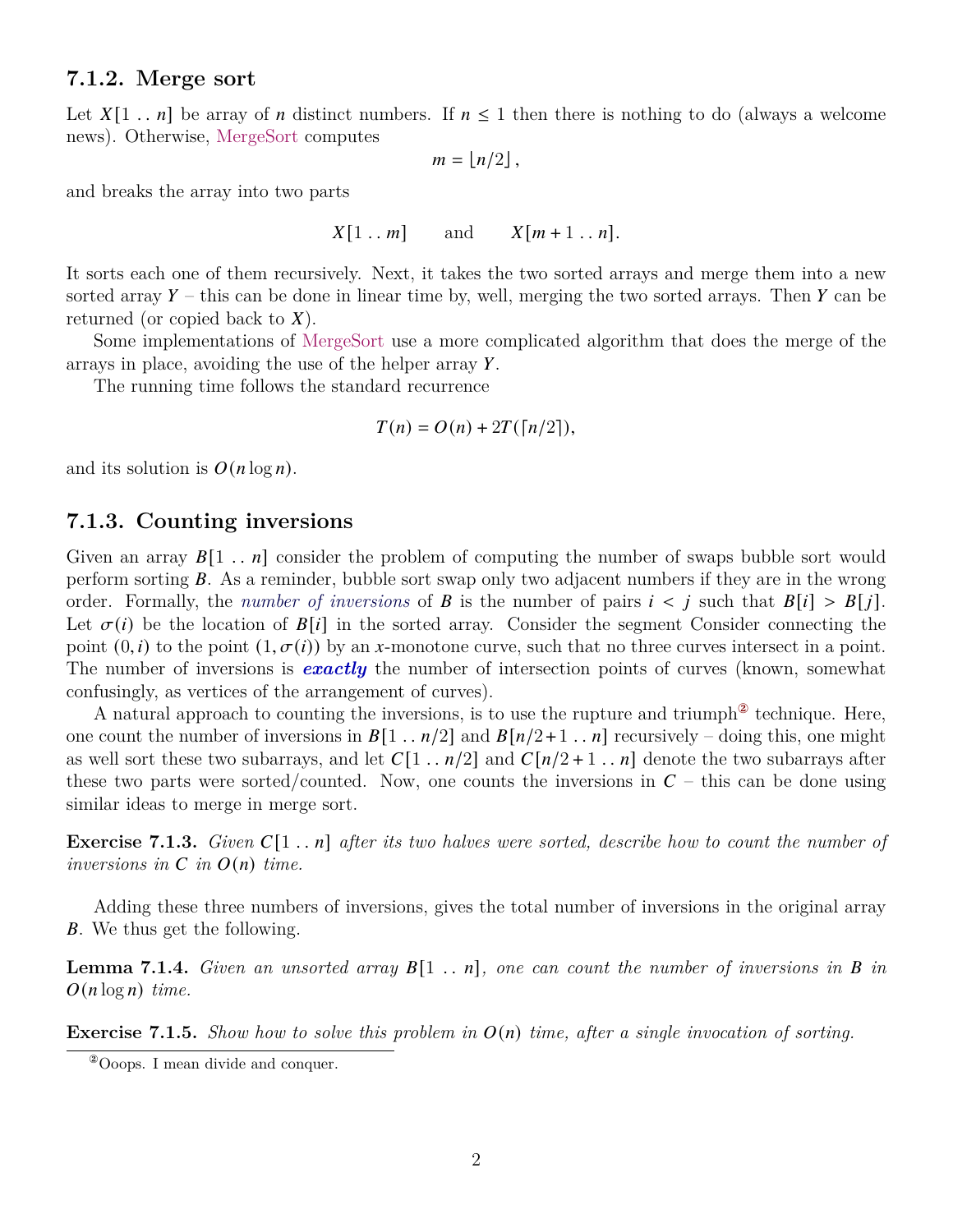## **7.2. Closest pair**

Problem 7.2.1. Given a set P of  $n$  points in the plane, find the pair of points closest to each other. Formally, return the pair of points realizing  $\mathcal{CP}(\mathsf{P}) = \min_{\mathsf{p} \neq \mathsf{q}, \mathsf{p}, \mathsf{q} \in \mathsf{P}} ||\mathsf{p} - \mathsf{q}||.$ 

There is a beautiful randomized linear time algorithm to solve this problem. Here we present a somewhat slower algorithm that is nevertheless a nice example of the split and crush technique.

**Algorithm.** The algorithm pre-sort the points of P by their  $x$  coordinate, and also by their  $y$ coordinate. This takes  $O(n \log n)$  time.

**Splitting.** An important property the algorithm uses, is that when we split P into two sets, we can also split the two sorted lists storing the points of  $P$  (i.e., the points of  $P$  in their  $x$  and  $y$  order), so that each of the two parts has the (two) sorted lists representing its points, and this can be done in linear time.

In this specific case, the algorithm splits the points of  $P$  in their median in  $x$  (which is readily available because we have the points available sorted in their x-coordinate order) – let  $x_m$  be this value. Let  $PS_{\leftarrow} = \{(x, y) \in P \mid x \leq x_m\}$  and  $P_{\rightarrow} = \{(x, y) \in P \mid x > x_m\}$  be the two parts of P.

The algorithm recursively computes the closet pairs in the two sets. Formally, we have

 $\alpha_{\leftarrow} = C\mathcal{P}(\mathsf{P}_{\leftarrow})$  and  $\alpha_{\rightarrow} = C\mathcal{P}(\mathsf{P}_{\leftarrow}).$ 

**The crushing.** Clearly,  $\beta = \min(\alpha \infty, \alpha \rightarrow)$  is a decent candidate to be the closet pair distance. Unfortunately, we might still be missing points that are close to each other across the "border" line  $x = x_m$ . One can use an "elevator" like argument on the strip  $S = [x_m - \beta, x_m + \beta] \times [-\inf ty, +\infty]$  to compute such closest pairs that might be closer than  $\beta$  and they are across the border.

**Exercise 7.2.2.** *Show how to compute the closest pair in*  $P \cap S$  *in*  $O(n)$  *time.* 

Taking the closet pair distance computed of these three options, is the true closest pair. We thus get the following.

**Theorem 7.2.3.** *Let* P *be a set of points in the plane. One can compute the closest pair of points in*  $P$  *in*  $O(n \log n)$  *time.* 

## **7.3. Multiplying numbers and matrices**

### **7.3.1. Multiplying complex numbers**

In the good old days<sup>3</sup> multiplication took significantly more time than other numerical operations like addition (this is of course true if you have to do the computations by hand). Thus, multiplying two complex numbers requires four multiplications, since

$$
(\alpha + \beta i)(\alpha' + \beta' i) = \alpha \alpha' + \alpha \beta' i + \beta \alpha' i - \beta \beta' = (\alpha \alpha' - \beta \beta') + (\alpha \beta' + \beta \alpha') i
$$

<span id="page-2-0"></span><sup>③</sup>Or more precisely "good" old days. In this specific case, the 1980s.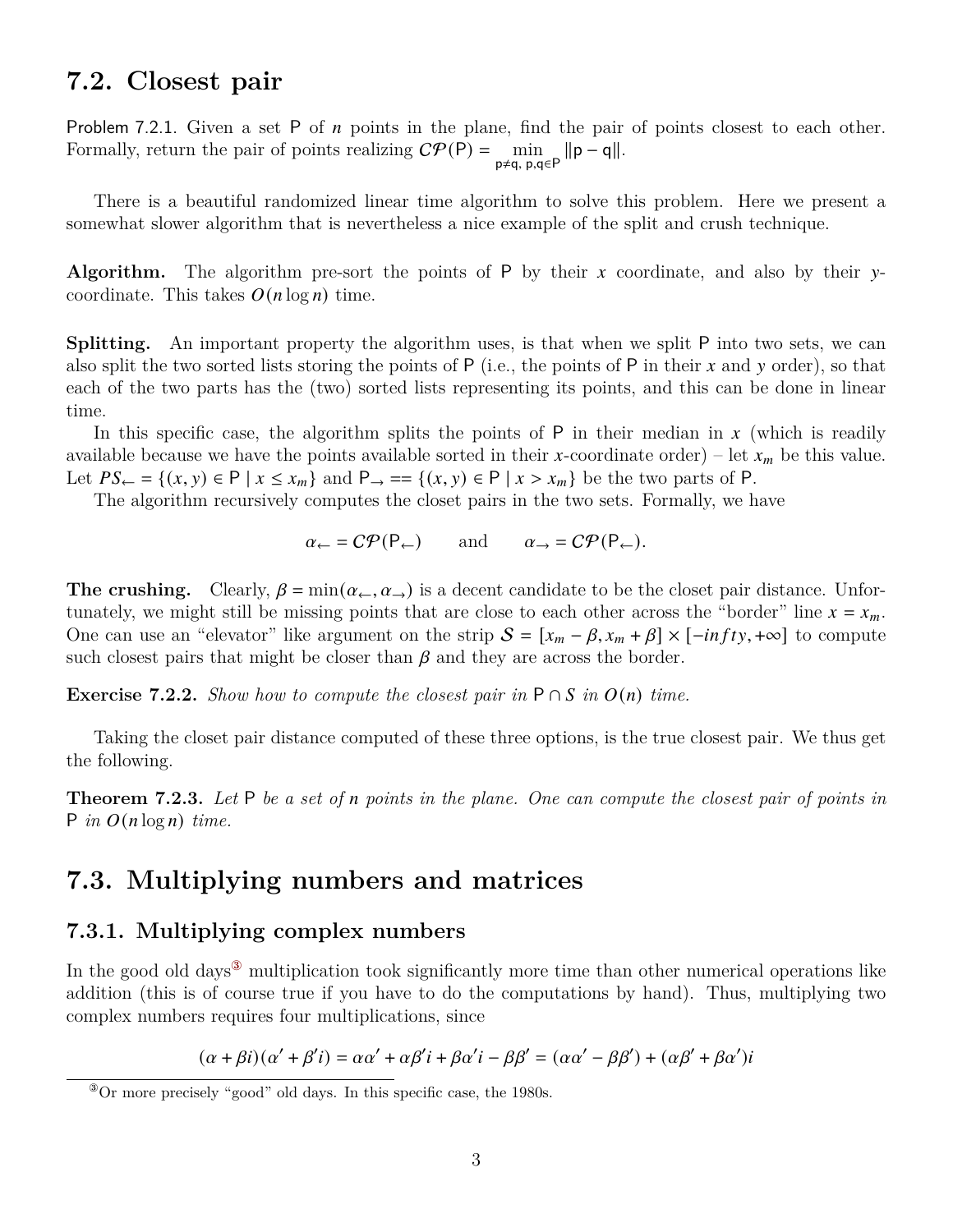Gauss observed that one can reduce the number of multiplications to three by computing first (using three multiplications) the quantities

$$
x = \alpha \alpha',
$$
  $y = \beta \beta,$   $\Delta = (\alpha + \beta)(\alpha' + \beta') = \alpha \alpha' \alpha \beta' + \beta \alpha' + \beta \beta'.$ 

We then have that

$$
(\alpha + \beta i)(\alpha' + \beta' i) = \alpha \alpha' - \beta \beta' + (\alpha \beta' + \beta \alpha') i = x - y + (\Delta - x - y)i.
$$

Which means that we reduced the number of multiplications to three (from 4).

### **7.3.2. Karatsuba's algorithm: Multiplying large integer numbers**

The above observation can be extended to large integer numbers being multiplied. So consider two input numbers (say represented in base 10) as

 $x = x_{n-1}x_{n-2}...x_0$  and  $y = y_{n-1}y_{n-2}...y_0$ .

Assume is a power of 2. We break the two numbers as follows

$$
x = 10^{n/2}x_L + x_R
$$
 where  $x_L = x_{n-1} \dots x_{n/2}$  and  $x_R = x_{n/2-1} \dots x_0$ .

$$
y = 10^{n/2}y_L + y_R
$$
 where  $y_L = y_{n-1} \dots y_{n/2}$  and  $y_R = y_{n/2-1} \dots y_0$ 

Example 7.3.1.

$$
1234 \times 5678 = (100 \times 12 + 34) \times (100 \times 56 + 78)
$$
  
= 10000 \times 12 \times 56  
+100 \times (12 \times 78 + 34 \times 56)  
+34 \times 78

Therefore, multiplying to  $n$  digits numbers, requires (naively), four multiplications of numbers with  $n/2$  digits. We get

$$
xy = (10^{n/2}x_L + x_R)(10^{n/2}y_L + y = 10^n x_L y_L + 10^{n/2}(x_L y_R + x_R y_L) + x_R y_R
$$

**Running time analysis of the naive algorithm.** The recursive algorithm perform four recursive multiplications of number of size  $n/2$  each plus four additions and left shifts (adding enough 0's to the right). Thus the running time follows the recursion

 $T(n) = 4T(n/2) + O(n)$   $T(1) = O(1).$ 

And the solution to this recurrence is  $T(n) = \Theta(n^2)$ . Disappointing.

**Karatsuba's algorithm.** Using Gauss observation, we have

$$
x_L y_R + x_R y_L = (x_L + x_R)(y_L + y_R) - x_L y_L - x_R y_R.
$$

So, the algorithm computes recursively the following three quantities:

$$
\alpha = x_L y_L
$$
,  $\beta = x_R y_R$ , and  $\Delta = (x_L + x_R)(y_L + y_R)$ .

The desired answer is then

$$
xy = 10^{n} x_L y_L + 10^{n/2} (x_L y_R + x_R y_L) + x_R y_R = 10^{n} \alpha + 10^{n/2} (\Delta - \alpha - \beta) + \beta.
$$

This now requires only three recursive calls.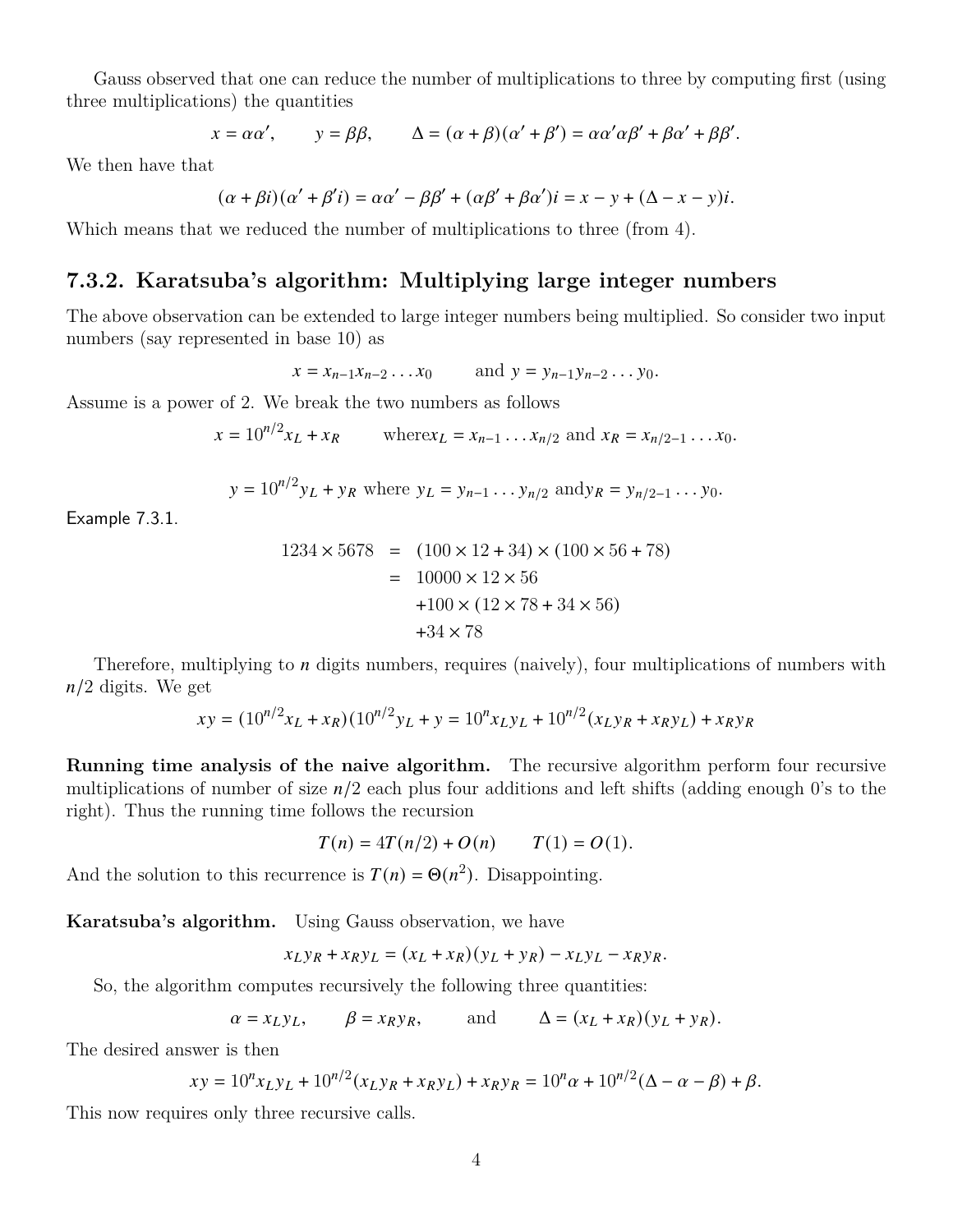**Running time.** The running time is given by the recurrence

$$
T(n) = 3T(n/2) + O(n) \qquad T(1) = O(1).
$$

The solution of this recurrence is  $T(n) = O(n^{\log_2 3}) = O(n^{1.585})$ 

To see that, use recursion tree method. The depth of recursion is  $L = \log n$ . The total work at depth i is  $O(3<sup>i</sup>n/2<sup>i</sup>)$  respectively: number of children at depth i times the work at each child. As such, the total work is therefore  $O(n \sum_{i=0}^{L} (3/2)^{i}) = (n^{\log_2 3})$ .

Remark 7.3.2. There are better algorithms known by now. Schönhage-Strassen showed in 1971 an algorithm with running time  $O(n \log n \log \log n)$  time using Fast-Fourier-Transform (FFT).

More recently, Martin F urer, in 2007, improved the running time to  $O(n \log n 2^{O(\log^* n)})$ .

#### **7.3.3. Strassen algorithm for matrix multiplication**

Consider multiplying two matrices of size  $n \times n$ , and n is divisible by two. We then have the following:

$$
\begin{pmatrix} C_{1,1} & C_{1,2} \\ C_{2,1} & C_{2,2} \end{pmatrix} = \begin{pmatrix} A_{1,1} & A_{1,2} \\ A_{2,1} & A_{2,2} \end{pmatrix} \begin{pmatrix} B_{1,1} & B_{1,2} \\ B_{2,1} & B_{2,2} \end{pmatrix} = \begin{pmatrix} A_{1,1}B_{1,1} + A_{1,2}B_{2,1} & A_{1,1}B_{1,2} + A_{1,2}B_{2,2} \\ A_{2,1}B_{1,1} + A_{2,2}B_{2,1} & A_{2,1}B_{1,2} + A_{2,2}B_{2,2} \end{pmatrix}.
$$

Namely, one can compute the product of two such matrices by computing the product of 8 matrices of size  $n/2 \times n/2$ . It turns out that one can do better, in a similar spirit to the above two algorithms. In particular, the algorithm performs the following seven multiplications of matrices of size  $n/2 \times n/2$ :

$$
M_1 = (A_{1,1} + A_{2,2})(B_{1,1} + B_{2,2})
$$
  
\n
$$
M_2 = (A_{2,1} + A_{2,2})B_{1,1}
$$
  
\n
$$
M_3 = A_{1,1}(B_{1,2} - B_{2,2})
$$
  
\n
$$
M_4 = A_{2,2}(B_{2,1} - B_{1,1})
$$
  
\n
$$
M_5 = (A_{1,1} + A_{1,2})B_{2,2}
$$
  
\n
$$
M_6 = (A_{2,1} - A_{1,1})(B_{1,1} + B_{1,2})
$$
  
\n
$$
M_7 = (A_{1,2} - A_{2,2})(B_{2,1} + B_{2,2})
$$

The algorithm now uses the following formulas:

$$
C_{1,1} = M_1 + M_4 - M_5 + M_7
$$
  
\n
$$
C_{1,2} = M_3 + M_5
$$
  
\n
$$
C_{2,1} = M_2 + M_4
$$
  
\n
$$
C_{2,2} = M_1 - M_2 + M_3 + M_5.
$$

We verify one of these formulas as an example:

$$
C_{1,2}=M_3+M_5=A_{1,1}(B_{1,2}-B_{2,2})+(A_{1,1}+A_{1,2})B_{2,2}=A_{1,1}B_{1,2}+A_{1,2}B_{2,2}.
$$

Namely, one can compute the product of  $n \times n$  matrices by performing seven products of  $n/2 \times n/2$ submatrices, and then doing additional  $O(n^2)$  work. We get the following recurrence:

$$
T(n) = O(n^2) + 7T(n/2).
$$

Setting  $h = \log_2 n$  (which we assume is an integer), the solution to this recurrence is

$$
T(n) = O\left(\sum_{i=0}^{h} 7^{i} (n/2^{i})^{2}\right) = O\left(n^{2} \sum_{i=0}^{h} (7/4)^{i}\right) = O\left(n^{2} (7/4)^{h}\right) = O\left(n^{2 + \log_{2}(7/4)}\right) = O(n^{2.807355}).
$$